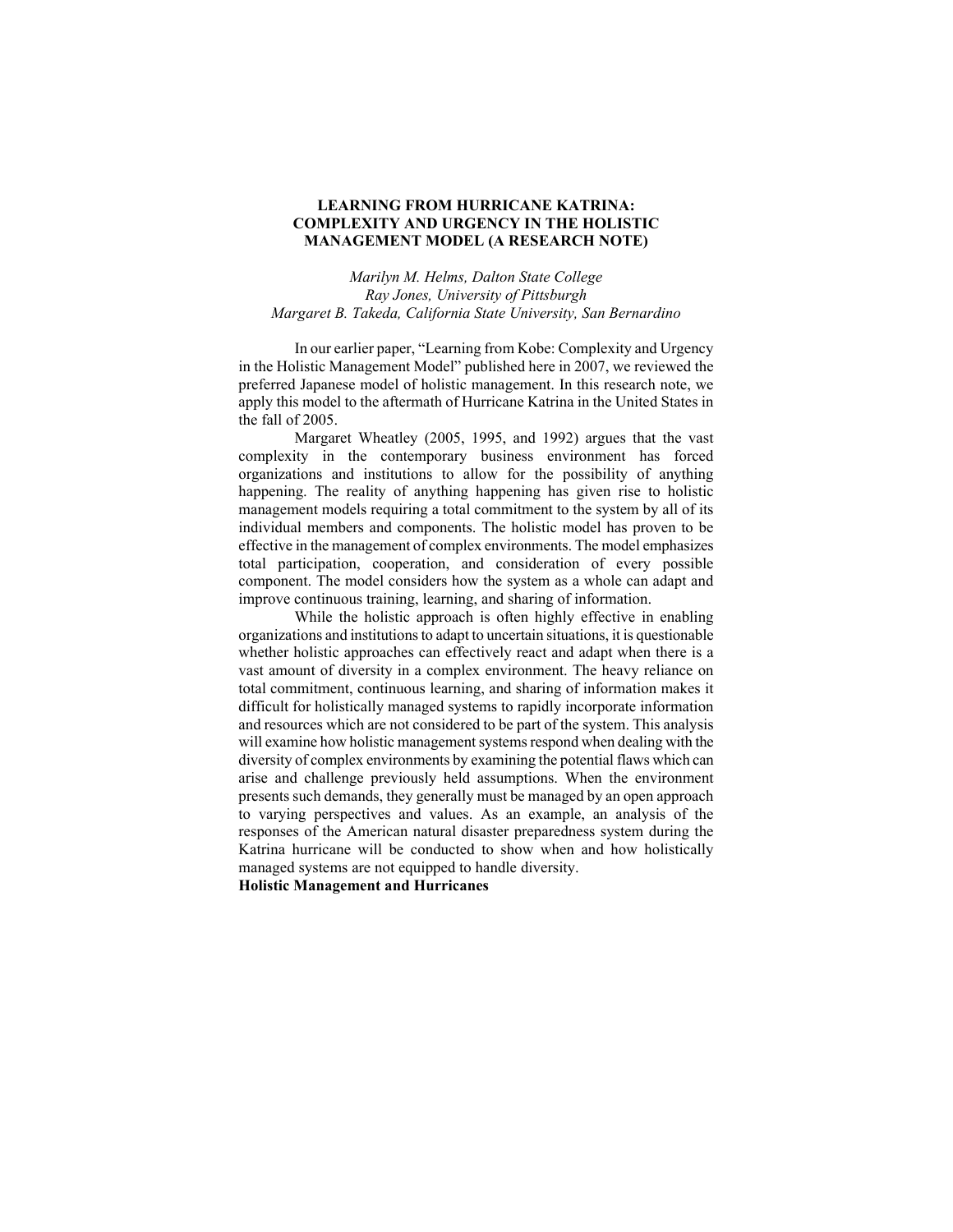On August 29, 2005, Hurricane Katrina struck the Mississippi Gulf Coast and broke the levee protecting New Orleans, leaving an unofficial total of 1,383 people dead and some eighty-five percent of the affected areas homeless and 6,600 persons still missing as of mid-December 2005. The final death toll was expected to rise as some of the still-missing are ruled dead. The death toll and other records are unofficial, because the "record-keeping on refugees is chaotic, scattered, haphazard, and utterly inadequate," according to journalist Robert Lindsay, with losses estimated at \$40-\$55 billion, displacing the September 11, 2001 terrorist attack as the single-most expensive insured occurrence in the United States today (Guinn, 2005; Lindsay, 2005).

This system, in which various public and private agencies provide disaster prevention and relief, is highly bureaucratic in both form and function. Before the latest devastating hurricanes, Americans assumed the nationwide disaster preparedness system – Department of Homeland Security (which includes FEMA – the Federal Emergency Management Association) and the Red Cross, in particular – could deal with the aftermath in the events of the Gulf Coast region. However, in post-hurricane analysis, it is apparent, as in the Japanese example, that reliance on a bureaucratic approach to disaster preparedness does not necessarily ensure that the system can effectively manage a disaster.

After the devastating Hurricane Camille in 1969 on the Mississippi Gulf Coast, the U.S. government took pride that the nationwide disaster preparedness system could prevent a future tragedy. After Katrina, it has become apparent that the American system, similar to that of Japan and other countries around the world, relies on a holistic approach to emergency management. This approach does not necessarily ensure that the system can effectively manage a disaster.

#### **Holistic Management in Complex Environments**

#### *Katrina as a Complex Environment*

Complex environments are characterized by rapid change, high volumes of information, high levels of uncertainty, increasing interrelatedness of parts within the whole, diverse assumptions and perspectives, and continuous new information driving changes in the fundamental structure of organizations and institutions (Cyert & March, 1963; Scott, 1992). It is the opposite of a deterministic, predictable, and controllable state of affairs. The three components of complex environments discussed in detail in the analysis of the Kobe earthquake in Japan are continuity, abstraction, and stochastic (Takeda, Helms, and Jones, 2007). Our analysis revealed that in response to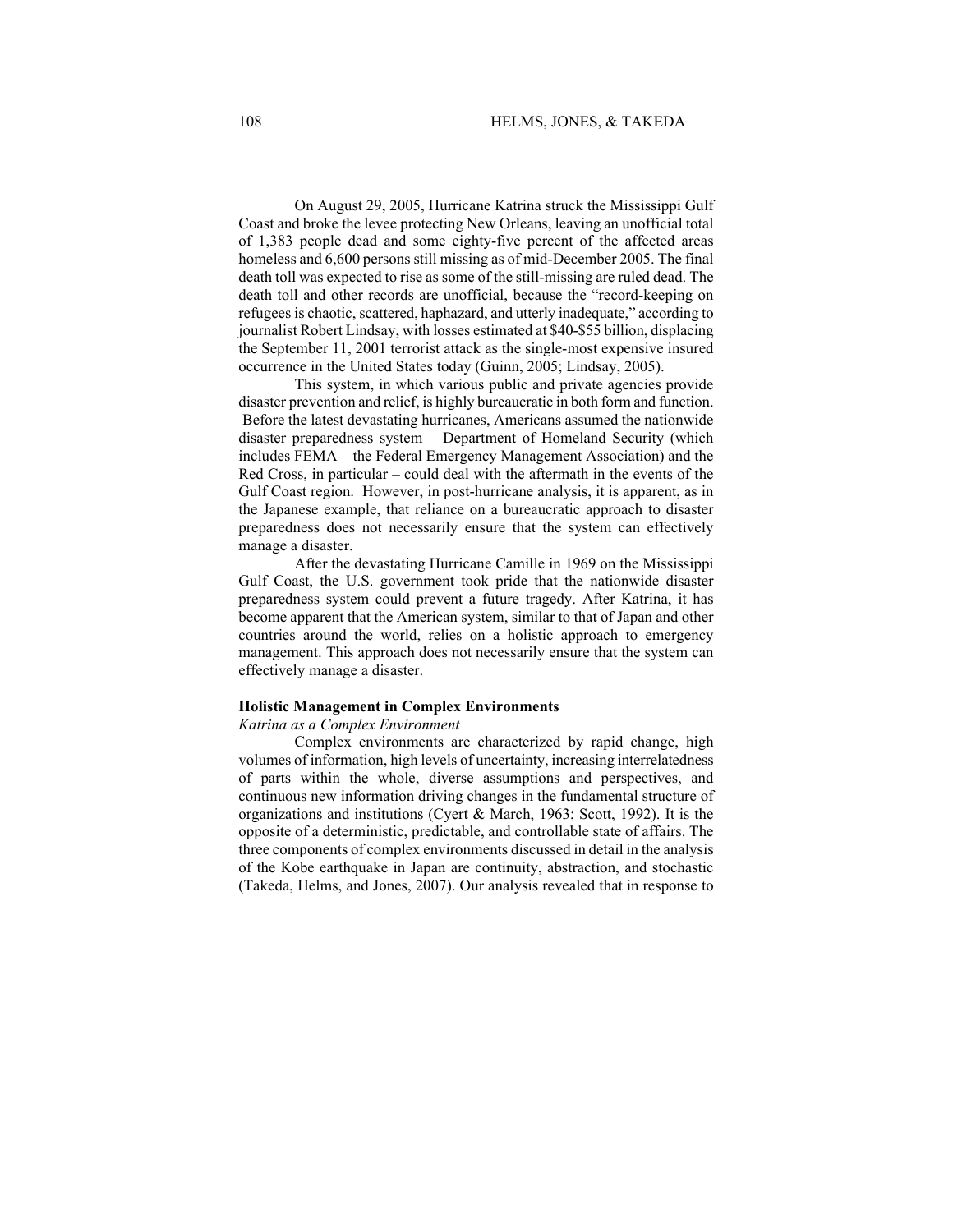complex environments, holistic management systems suffer from negative effects of the main phenomenon – slow response time, escalation of commitment, and an inability to absorb outside information.

To manage effectively in complex environments, systems have become holistic, in that they operate with the imperative that the whole is greater than the sum of its parts. Proponents of the holistic model, among who are the Japanese, believe the essence of a thing is not found in the details but within the whole. Thus, they are relatively unconcerned about the individual elements of a given system. In the United States, the emergency response system assumes this holistic approach in its structure and design as is reflected in the interdependent, overlapping, and complex system of organizations, including FEMA and the Red Cross. A host of other state and local relief agencies, governmental entities, and non-governmental organizations (NGO's) are typically involved in managing relief in a catastrophic event (see Table 1 on page 136).

## **Slow Response Time and Decentralized Decision Making**

In the holistic management model, the vast complexity of organizations and the need to gather massive amounts of information to make decisions created a heavy reliance on meetings. While this information sharing helps to reduce uncertainty, it requires large amounts of time and effort. The heavy reliance on sharing of information hinders the system's ability to make swift and decisive actions. The reliance on a multi-layered decision-making process made it difficult for the disaster preparedness system to respond quickly and efficiently in the aftermath of Hurricane Katrina. While a number of agencies had authority over the various parts of the system, there was a heavy reliance on shared information. Examples include:

In an evacuation order beginning at noon on August 28, 2005 and running for several hours, all city buses were redeployed to shuttle local residents to "refuges of last resort" designated in advance, including the Superdome. The state had pre-positioned enough food and water to supply 15,000 citizens with supplies for three days, the anticipated waiting period before FEMA would arrive in force and provide supplies for those still in the city. A BBC documentary indicated FEMA had provided these supplies, but Michael Brown [Undersecretary of Homeland Security for Emergency Preparedness and Response and head of the Federal Emergency Management Agency (FEMA) at the time] was greatly surprised by the much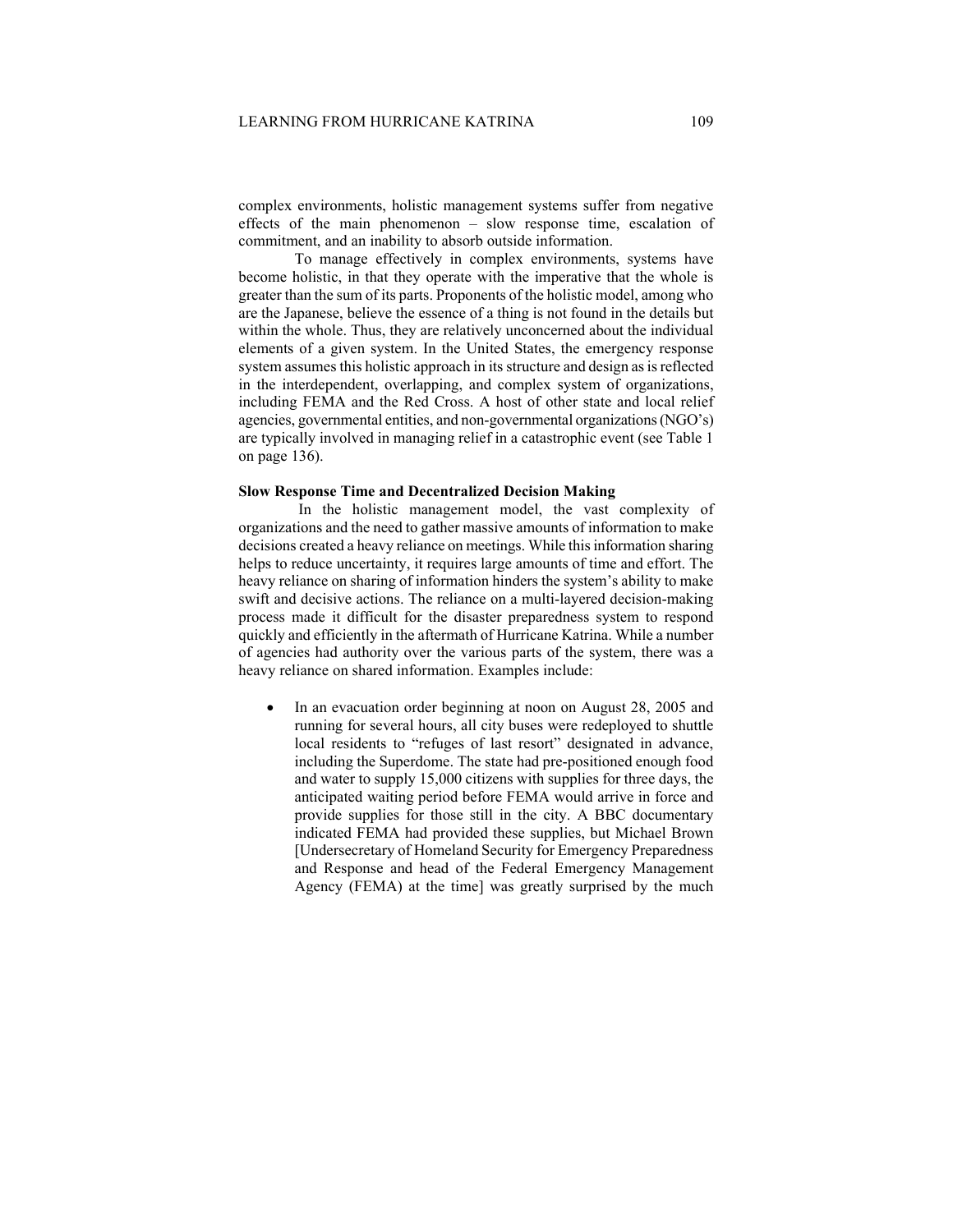larger numbers seeking refuge. Brown also held back supply vehicles from delivering food and water for two days before they arrived on Friday, September 2, 2005 (MacCash & O'Bryne, 2005).

- In another example of decentralized and late decision-making, on the night of August 31, the governor of Louisiana, Kathleen Babineaux Blanco, was begging FEMA and other federal authorities for transport without success. The same day, Governor Blanco issued an executive order where "she has in consultation with school superintendents, utilized public school buses for transportation of Hurricane Katrina evacuees." On September 3, she ordered school superintendents to supply bus inventories (Lipton, Drew, Shane, & Rohde, 2005).
- On August 31, President Bush observed damage from Hurricane Katrina in New Orleans as the media openly criticized the local and national government response. Reports continued to show hunger, deaths, and lack of aid. More than two and a half days after the hurricane struck, police, health care, and other emergency workers voiced concerns in the media about the absence of National Guard troops in the city for search and rescue missions and to control looting ("Waiting for a Leader," 2005).
- Slow approvals and paperwork seemed to be to blame for the late response, as governors and other officials in several states expressed surprise that they did not get formal requests for their National Guard troops until days after the hurricane struck. "We could have had people on the road Tuesday," said the commander of the Michigan Guard. Louisiana's governor had accepted an offer of National Guard reinforcements from New Mexico on August 28, but this was not approved by the federal government until September 1. The number of National Guard in New Orleans from other states was only 723 (Moran & Lezon, 2005).
- According to the *Hattiesburg American*, Vice President Dick Cheney, a former oil industry executive, personally called the manager of the Southern Pines Electric Power Association on the night of August 30 and again the next morning. Cheney ordered him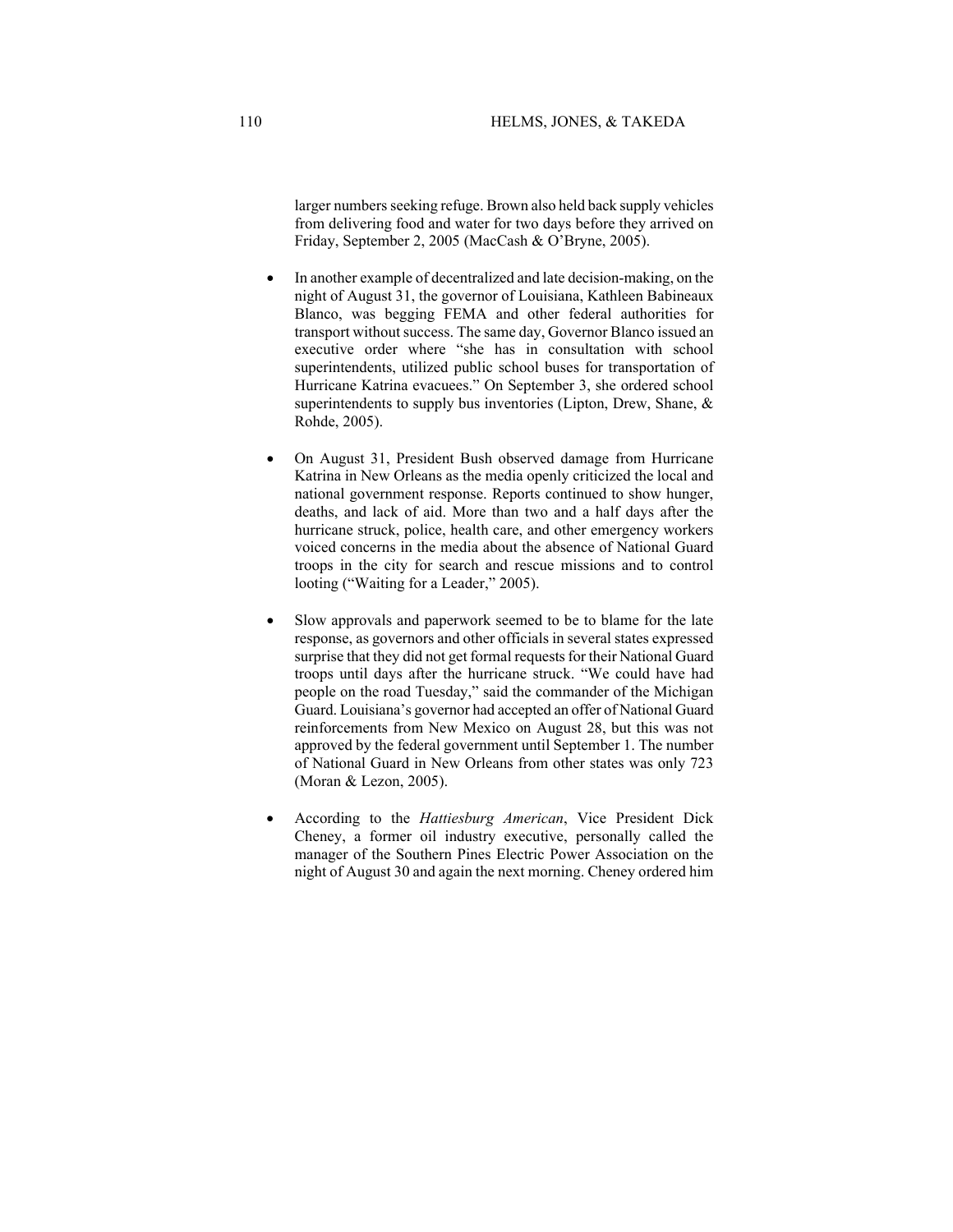to divert power crews to substations in nearby Collins that were essential to the operation of the Colonial Pipeline, which carries gasoline and diesel fuel from Texas to the Northeast. The power crews were reportedly upset when told what the purpose of the redirection was, since they were in the process of restoring power to two local hospitals but did it anyway. Blogger Joshua Micah Marshall found the swiftness of this response an interesting contrast to the general disorganization of the relief effort (Marshall, 2005).

- "White House and Homeland Security officials wouldn't explain why [Michael] Chertoff [Director of Homeland Security] waited some thirty-six hours to declare Katrina an incident of national significance and why he didn't immediately begin to direct the federal response from the moment on August 27 when the National Hurricane Center predicted that Katrina would strike the Gulf Coast with catastrophic force in forty-eight hours. Nor would they explain why Bush felt the need to appoint a separate task force. Chertoff's hesitation and Bush's creation of a task force both appear to contradict the National Response Plan and previous presidential directives that specify what the secretary of Homeland Security is assigned to do without further presidential orders. The goal of the National Response Plan is to provide a streamlined framework for swiftly delivering federal assistance when a disaster – caused by terrorists or Mother Nature – is too big for local officials to handle" (Landay, Young, & McCaffrey, 2005).
- On September 2, 2005, CNN's Soledad O'Brien asked Brown, "How is it possible that we're getting better information than you were getting...we were showing live pictures of the people outside the Convention Center...also we'd been reporting that officials had been telling people to go to the Convention Center...I don't understand how FEMA cannot have this information." When pressed, Brown reluctantly admitted he had only learned about the starving crowds at the Convention Center from media reports on September 1, 2005, a full three days after Katrina hit, even though twenty-four-hour coverage of the event filled every television network. O'Brien said to Brown, "FEMA's been on the ground four days, going into the fifth day, with no massive air drop of food and water. In Banda Aceh, Indonesia, they got food drops two days after the tsunami" ("The Big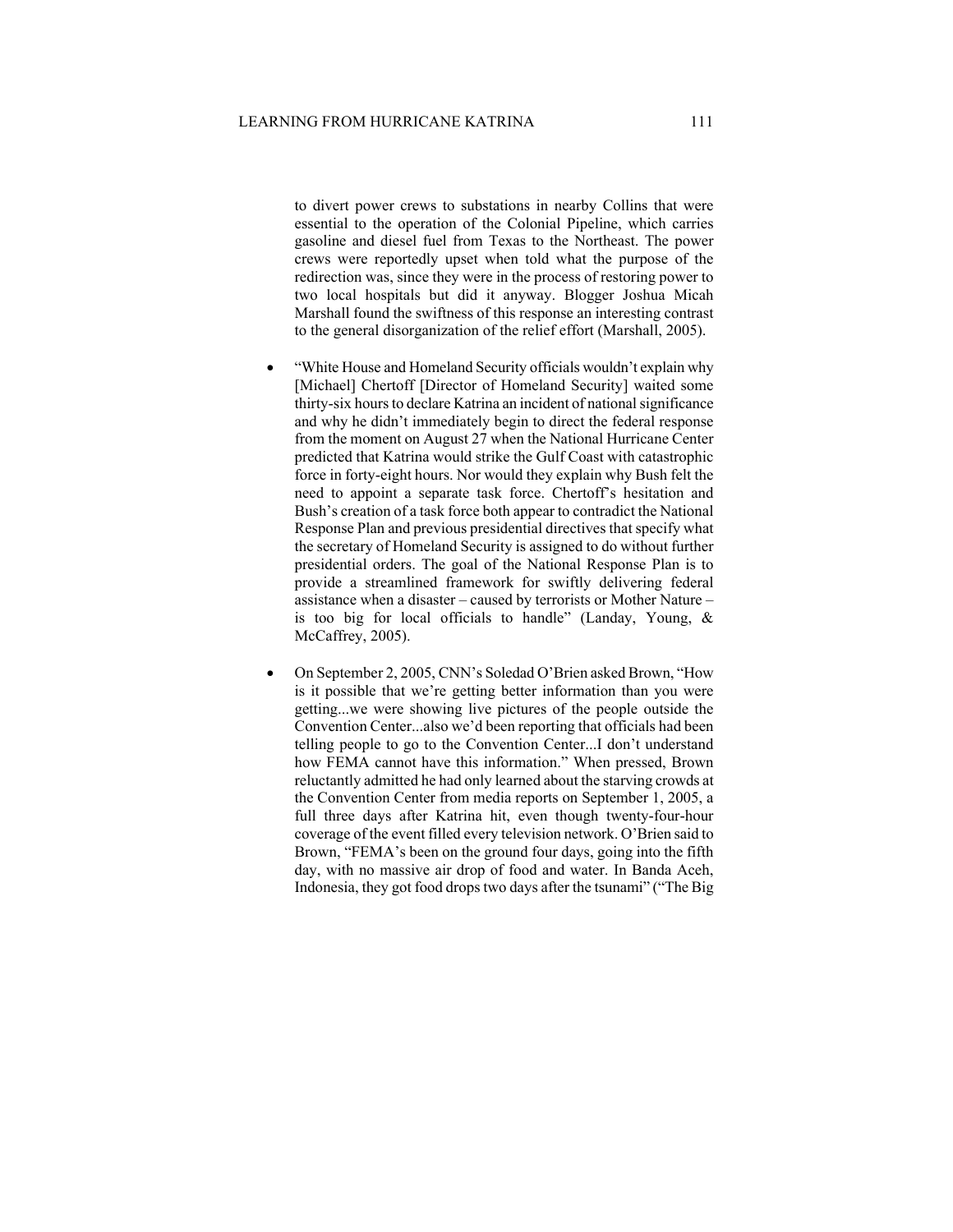Disconnect," 2005).

• Testifying before a special House Committee on the Government Response to Hurricane Katrina on October 19, DHS Director Chertoff said that FEMA had been "overwhelmed" by the scope of the disaster, and estimated that "eighty percent or more of the problem" could be attributed to poor planning by FEMA. Chertoff directly disagreed with Michael Brown's earlier testimony that state and local officials were responsible for the slow response to the hurricane, saying that he had experienced no problems in dealing with state and local officials and that Brown had not informed him of any problems (Hsu, 2005).

These examples indicate the information sharing and total participation upon which the holistic management model depends can produce dysfunctional responses to the demands to consider outside information. There is no mechanism in the system for rapid decision-making at the proper levels of authority. It is interesting to note that in the Katrina example, the only rapid decisions were made by people, groups and organizations that were virtually outside the system.

### **The Refusal to Consider Outside Information**

Individuals in the natural disaster preparedness system chose to ignore outside information. The U.S. bureaucracy served to limit the opportunities for outside assistance, even though there was a tremendous shortage of medical supplies and a great need for medical attention. Examples include:

• Several foreign leaders expressed frustration that they could not get a go-ahead from the Bush administration to administer help. President Bush said on the ABC News program *Good Morning America* that the United States could fend for itself: "I do expect a lot of sympathy and perhaps some will send cash dollars," Bush said of foreign governments. The immediate response from many nations was to ask to be allowed to send in self-sustaining search-and-rescue teams to assist in evacuating those remaining in the city. France had a range of aircraft, two naval ships, and a hospital ship standing ready in the Caribbean. Russia offered four jets with rescuers, equipment, food, and medicine, but their help was first declined before later being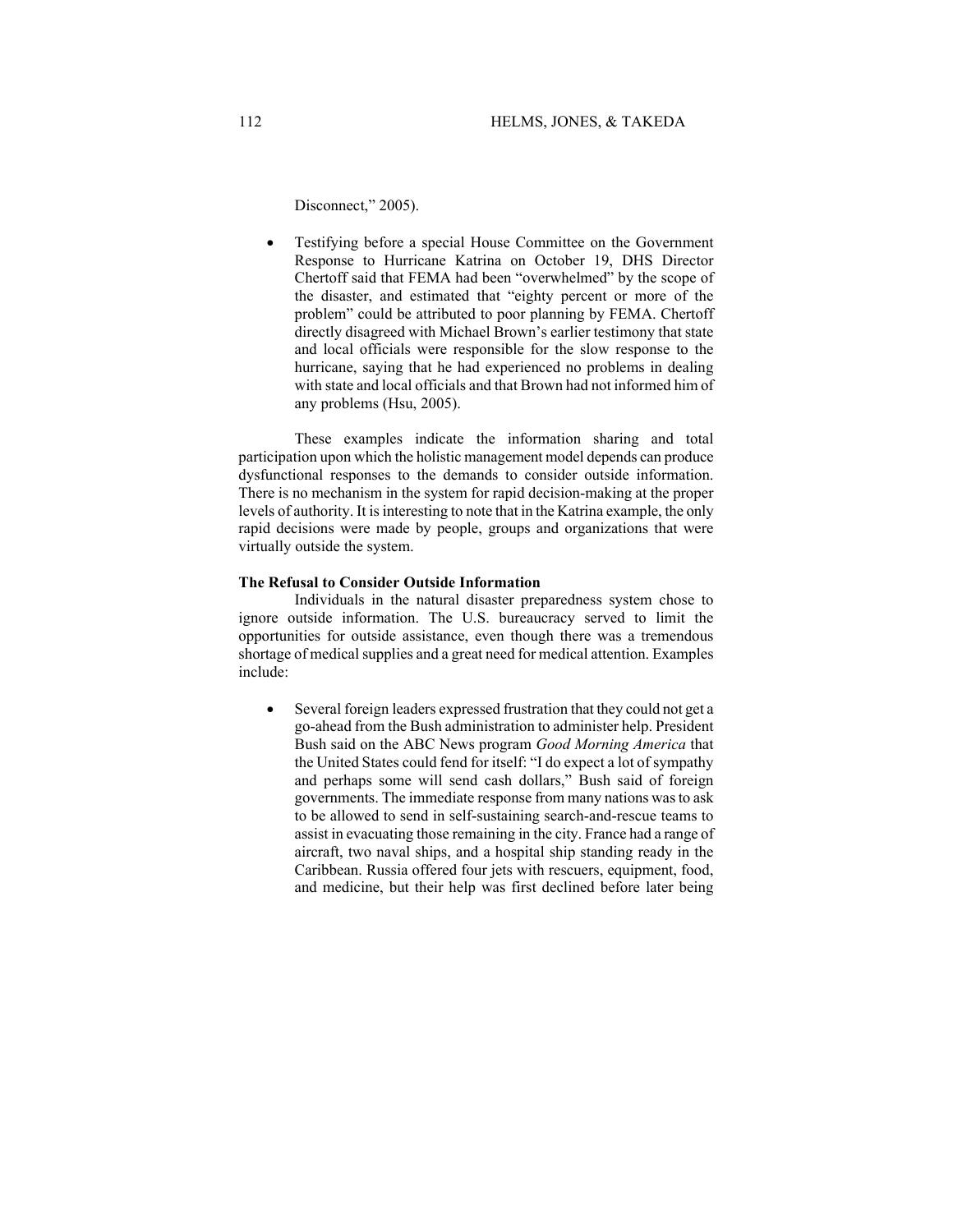accepted. Germany offered airlifting, vaccination, water purification, and medical supplies including German Air Force hospital planes, emergency electrical power, and pumping services; their offer was noted and they received a formal request three days later. Similarly, Sweden had been waiting for a formal request to send a military cargo plane with three complete GSM systems, water sanitation equipment, and experts. The Netherlands offered help out of the island Aruba in the Caribbean Sea ("U.S. Receives Aid…," 2005).

- Authorities refused Australian consular officials access to the affected areas, citing dangerous conditions ("Australians Refused Access," 2005).
- The mandatory evacuation called on August 28 made no provisions to evacuate homeless or low-income and households without transportation, as well as large numbers of elderly and the infirm, yet officials knew many New Orleans were without privately-owned cars. A 2000 census revealed that twenty-seven percent of New Orleans households, amounting to approximately 120,000 people, were without privately owned transportation. In a BBC documentary Walter Maestri, head of emergency preparedness for Jefferson Parish, stated that a year previously this issue had been fully discussed with FEMA officials who promised that within forty-eight hours of a hurricane emergency they would provide assistance with transporting evacuees from the city. Karen Tumulty of *Time* magazine stated, "New Orleans…clearly did not have an adequate evacuation plan, even though the city was fully aware that over 100,000 people there don't have cars" (Davis, 2005).
- When Wal-Mart sent three trailer trucks loaded with water, FEMA officials turned them away. Agency workers prevented the Coast Guard from delivering 1,000 gallons of diesel fuel, and on Saturday they cut the parish's emergency communications line, leading the sheriff to restore it and post armed guards to protect it from FEMA (Arenda, 2005; Shane, Lipton, & Drew, 2005).
- Chicago Mayor Richard Daley, announcing the creation of a citysponsored "Chicago Helps Fund," said of the slow federal response: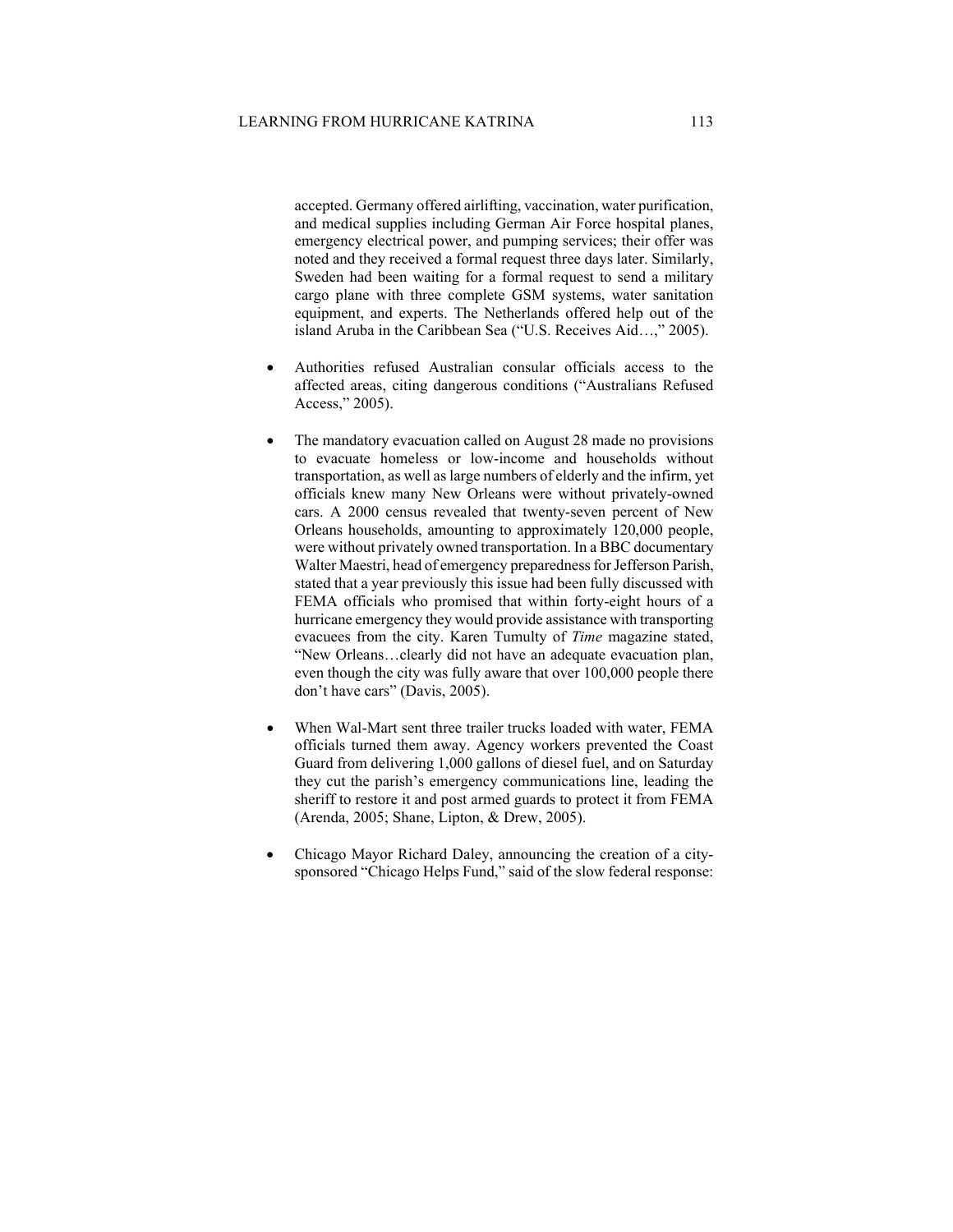"I was shocked...We are ready to provide considerably more help than they have requested...We are just waiting for the call...I don't want to sit here and all of a sudden we are all going to be political...Just get it done" ("Daley 'shocked'…," 2005).

- "Michael D. Brown, (FEMA), urged all fire and emergency services departments *not to* respond to counties and states affected by Hurricane Katrina without being requested and lawfully dispatched by state and local authorities under mutual aid agreements and the Emergency Management Assistance Compact" ("First Responders Urged Not To Respond…," 2005).
- "The General Manager of the Astor Hotel at Astor Crowne Plaza said the hotels teamed to hire ten buses to carry some 500 guests. But Peter Ambros said federal officials commandeered the buses, and told the guests to join thousands of other evacuees at the New Orleans Convention Center. One man says he and others had paid \$45 a seat for the buses, and that they were 'totally stunned' when the buses never arrived. Another woman said the crowd had waited fourteen hours for the buses. She said the idea of walking to the convention center scared her because of reports of looting" ("Katrina: at a Glance," 2005).
- The U.S. Forest Service had water-tanker aircraft available to help douse the fires raging on the New Orleans riverfront, but FEMA refused aid. When Amtrak offered trains to evacuate significant numbers of victims – far more efficiently than buses – FEMA again dragged its feet. Offers of medicine, communications equipment, and other desperately needed items continued to flow in, only to be ignored by the agency ("Landrieu Implores President," 2005).
- On Tuesday afternoon, August 30, Jefferson Parish Sheriff Harry Lee asked for all citizens with boats to come to the aid of Jefferson Parish. A short time later, Dwight Landreneau, the head of the Louisiana Department of Wildlife and Fisheries, remarked that his agency had things under control and citizen help was not needed. Apparently, Sheriff Lee did not agree with that assessment, and had one of his deputies provide the Lafayette flotilla (approximately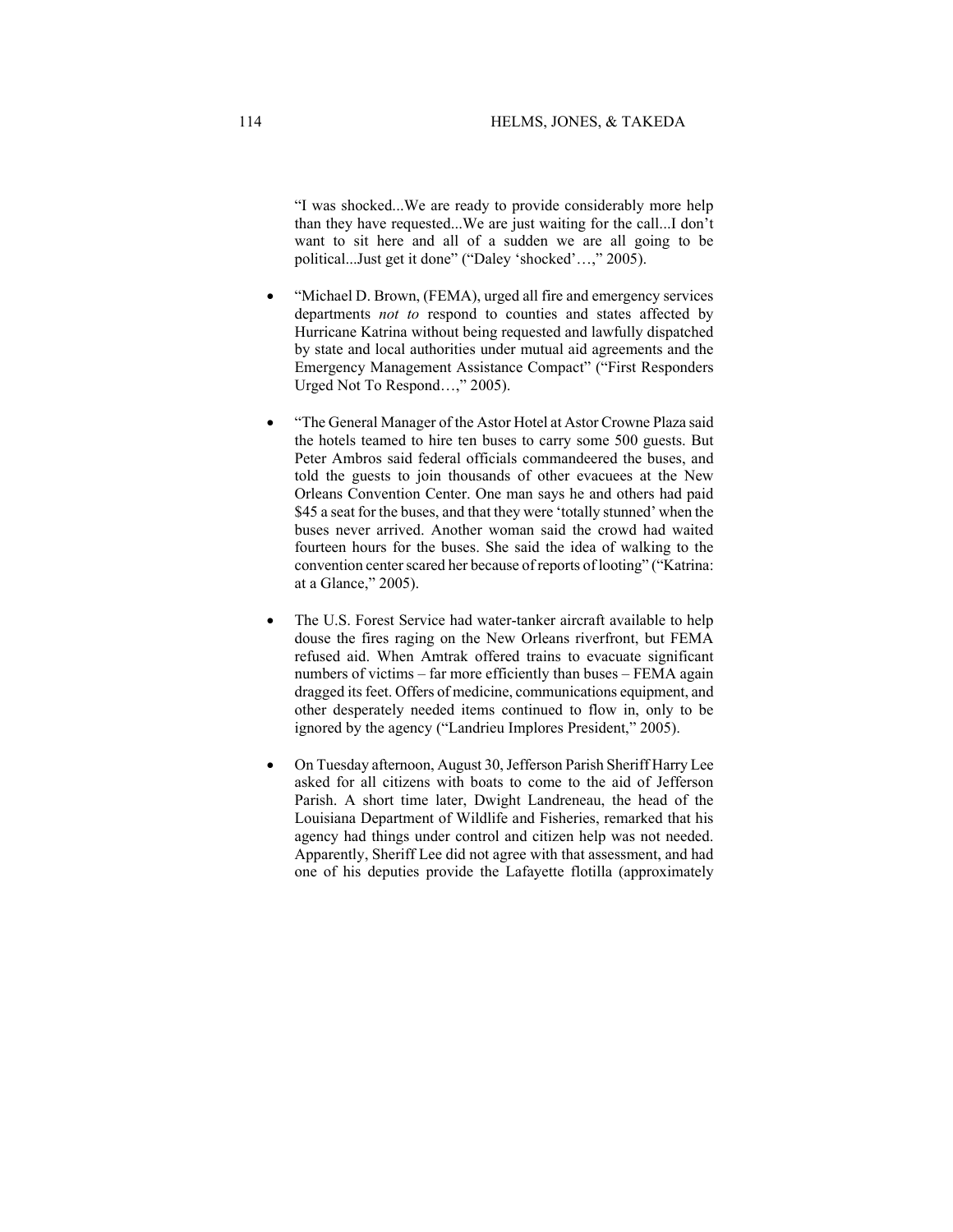1,000 citizens pulling 500 boats) with an escort into Jefferson Parish. Sheriff Lee and Senator Gautreaux  $-1,000$  of Louisiana's citizens responded to the public's pleas for help. They were prevented from helping by Dwight Landreneau's agency, the Department of Wildlife and Fisheries which had been taken over by FEMA" ("Securing America," 2005).

- Wal-Mart agreed to provide bottled water, but FEMA officials turned the trucks back; the Coast Guard had agreed to provide fuel, but FEMA overruled the Coast Guard; and a FEMA official had deactivated the Parish emergency communications tele-data line (Gaouette, Miller, Mazzetti, McManus, Meyer, & Sack, 2005).
- "More than fifty civilian aircraft responding to separate requests for evacuations from hospitals and other agencies swarmed to the area a day after Katrina hit, but FEMA blocked their efforts. Aircraft operators complained that FEMA waved off a number of evacuation attempts, saying the rescuers were not authorized. 'Many planes and helicopters simply sat idle,' said Thomas Judge, president of the Association of Air Medical Services" (Gaouette, Miller, Mazzetti, McManus, Meyer, & Sack, 2005).
- The relief request form on the FEMA website turned people away if they were using any browser other than Microsoft Internet Explorer Version 6.0. This made it difficult for users of non-Windows operating systems to request aid. In some cases, Internet access stations set up for refugees and volunteers using Mac OS or Linux systems were incompatible with FEMA's site (Krakow, 2005).
- At FEMA's request for firefighters for "community service and outreach," some 2,000 showed up in a staging area in an Atlanta hotel. Many were highly trained and brought special equipment and were frustrated when they arrived, believing their skills would be used – or would be better used – for search and rescue operations. Newspaper reports say FEMA requested them to prepare for "austere conditions," and firefighters were quoted as saying they had brought equipment according to FEMA's advice. These volunteers were disappointed when they found themselves watching training videos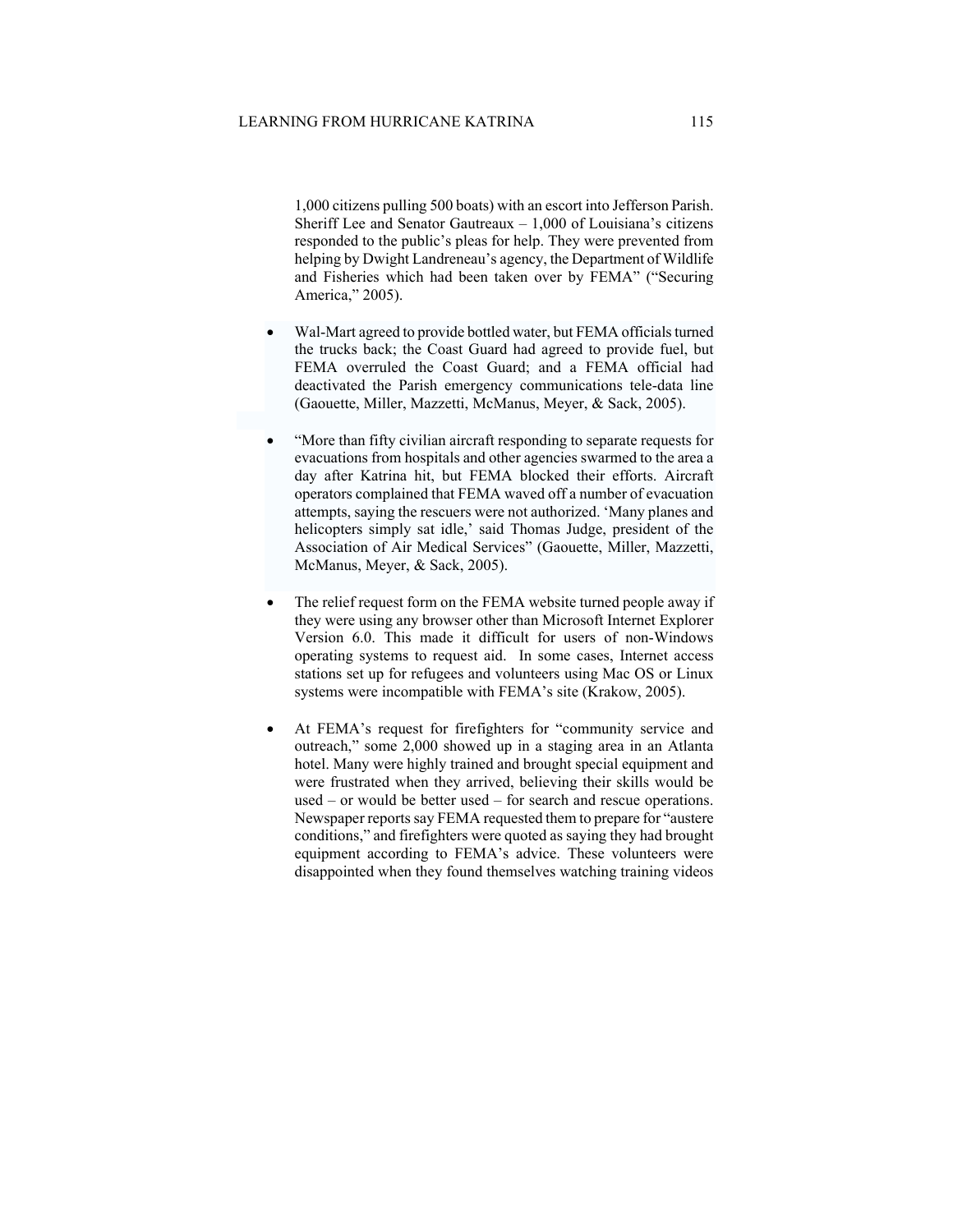and attending seminars in a hotel, waiting, in some cases days, to be deployed in secretarial or public relations jobs. Some firefighters called it a misallocation of resources; others were simply frustrated at the delay (Rosetta, 2005).

## **Escalation of Commitment to the System's Failed Course-of-Action**

One of the most significant components of the informal structure in the holistic Japanese management model is its heavy reliance on group decision-making. This model relies on the continuous sharing of information, experiences, and opinions of all group members in the decisions which affect the group and the organization. This group decision-making structure is driven by a sense of total commitment of group members to their leader and viceversa (Ishikawa, 1988; Hamabata, 1990). While this level of commitment and loyalty to one's group within a system is one of the reasons holistic management systems are able to produce such effects as commitment to the whole and consensus decision-making, this absolute loyalty to the whole also has the potential to hinder the system's ability to identify and to react appropriately when the system is following a failing course-of-action.

The idea that extreme loyalty and commitment to a greater whole produce a reluctance to identify or abandon a system's failing course-of-action is based on prospect theory which holds that people will throw good money after bad (Kahneman & Tversky, 1979). The strong commitment to the whole makes it difficult for the system to change its behavior, even if its response to the presence of outside information is a complete failure. Escalation of commitment, therefore, is a naturally occurring phenomenon when holistic management systems must rapidly consider and use information and resources which have not traditionally been considered as part of the system. Examples from Katrina include:

• It has been widely reported that no one wants to deliver bad news to President Bush, who may be warm in public but is cold and snappish in private. The bad news on Tuesday, August 30, (again twenty-four hours after Hurricane Katrina had ripped through New Orleans), was that the president would have to cut short his five-week vacation by a couple of days and return to Washington. The President's Chief of Staff Andrew Card; his Deputy Chief of Staff Joe Hagin; his counselor Dan Bartlett, and his spokesman Scott McClellan, held a conference call to discuss the delicate task of telling him. President Bush did not quite realize how bad the hurricane had been.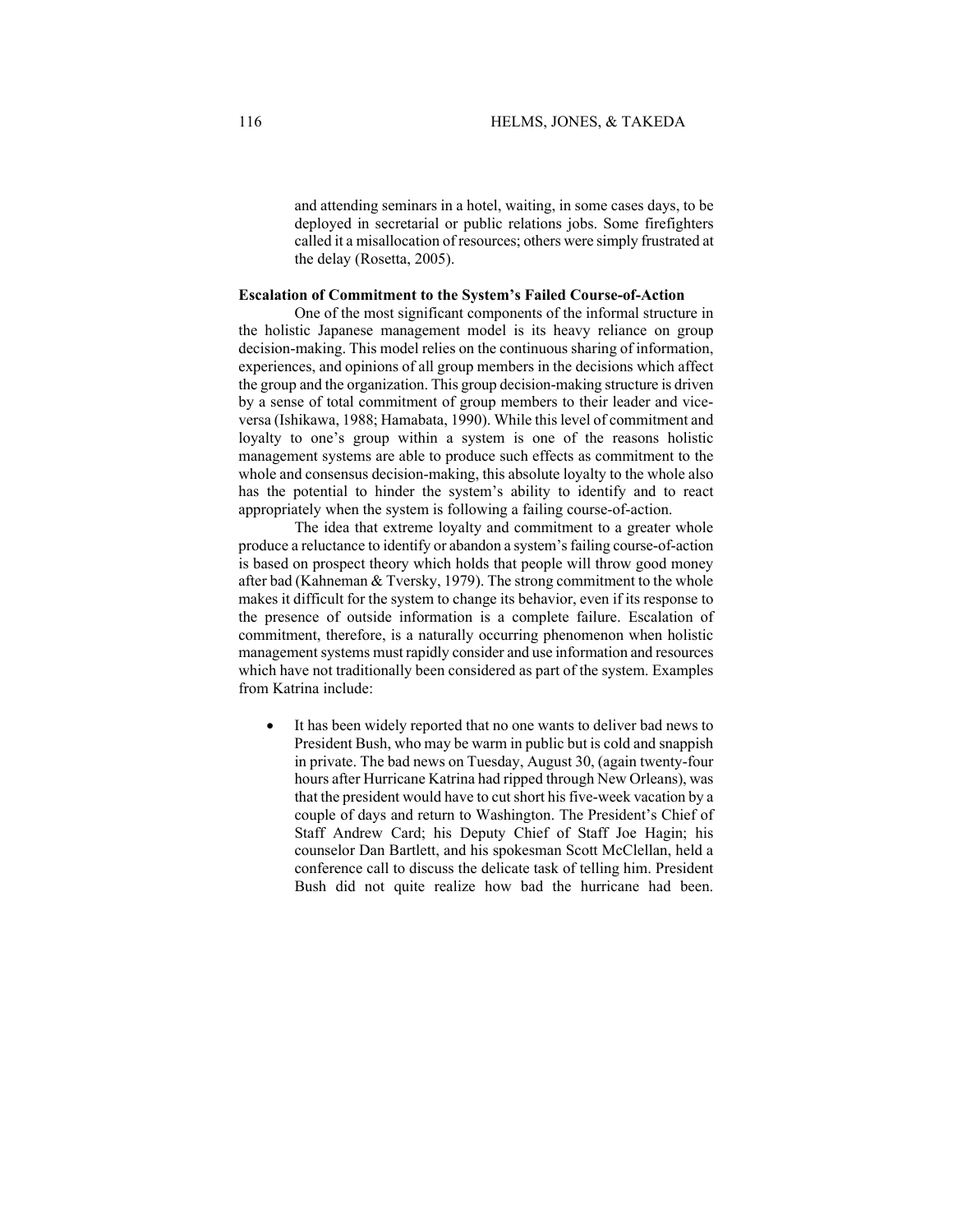According to several aides, the reality of the severity of the storm did not really sink in with the president until Thursday night. How this could be – how the president of the United States could have even less "situational awareness," as they say in the military, than the average American about the worst natural disaster in a century  $-$  is one of the more perplexing and troubling chapters in a story that, despite moments of heroism and acts of great generosity, ranks as a national disgrace.

Bush can be petulant about dissent; he equates disagreement with disloyalty. After five years in office, he is surrounded largely by people who agree with him. When Katrina struck, it appears there was no one to tell President Bush the truth – that the state and local governments had been overwhelmed, that FEMA was not up to the job and that the military, the only institution with the resources to cope, could not act without a declaration from the President overriding all other authority (Thomas, 2005).

- Even as the hurricane did its damage, President Bush did not alter his schedule. As an example, early on the morning of August 30 (the day after the hurricane made landfall), President Bush attended a V-J Day commemoration ceremony at Coronado, California. Some twentyfour hours before the ceremony, storm surges began overwhelming levees and floodwalls protecting the city of New Orleans (Moran & Lezon, 2005 and MacCash & O'Byrne, 2005).
- Commitment to legal jurisdiction also hindered relief efforts. Whenever active duty federal troops are deployed, there is reference to the Posse Comitatus Act, 18 U.S.C. §1385, which prevents ordinary use of the federal military force in support of local and federal law enforcement or in quelling riots or civil disorder. The National Guard remains under the control of the governor during ordinary times. The president can waive the requirement and assume control of the military in an emergency. However, in practice the president will not assume control of a state's National Guard or move federal troops into a state on a law and order mission until requested by the state's governor. In addition, the Stafford Act states that the president cannot declare that a disaster exists in a state unless requested to do so by the state's governor, who must furnish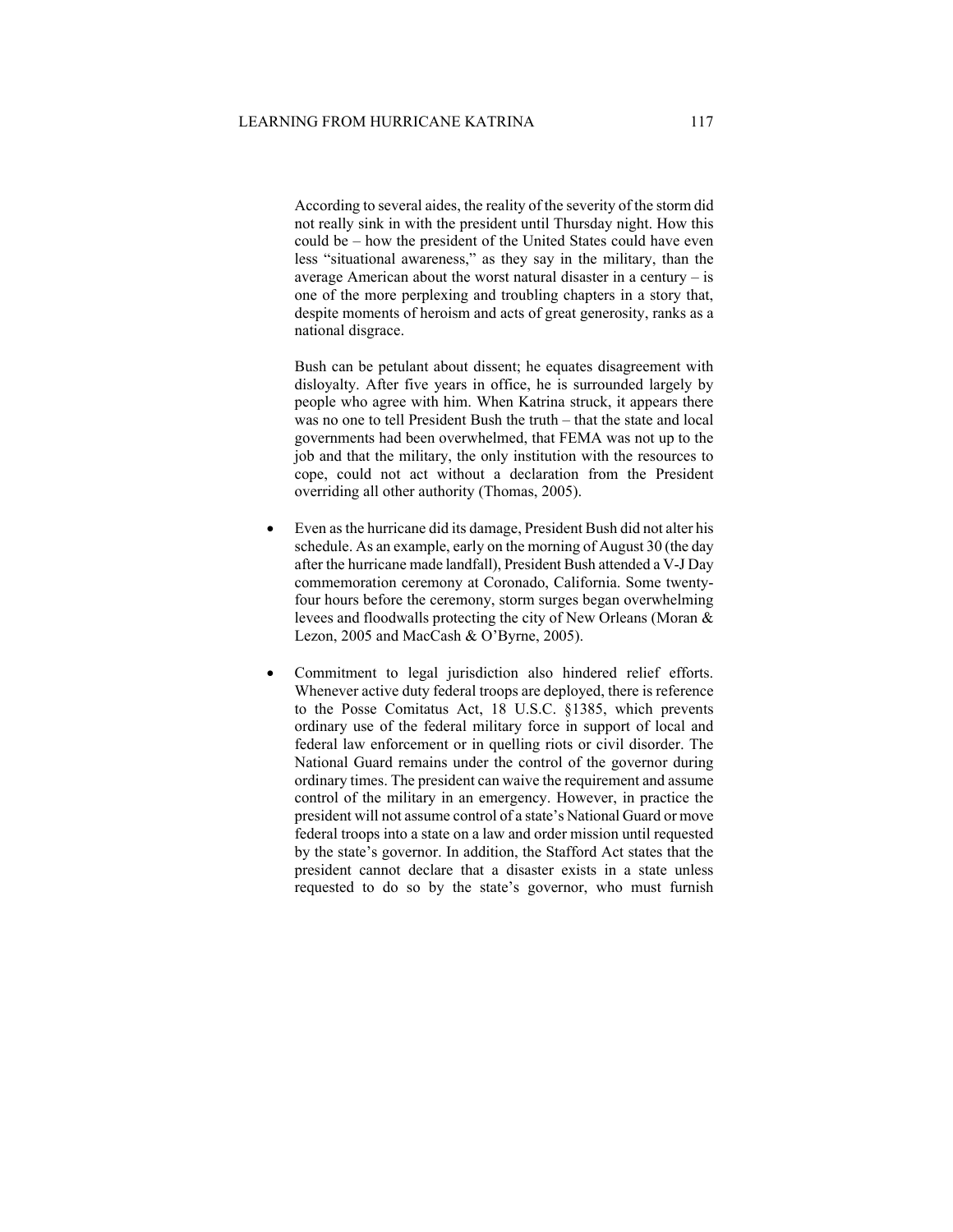information on the disaster and the steps the state has taken to resist or recover from it as part of the request.

The Louisiana governor took the required steps before the storm hit. Some Bush administration supporters contend that Louisiana Governor Blanco did not request military assistance for several days after the hurricane hit. However, Lieutenant General Russel Honoré, the head of the Department of Defense's Joint Task Force Katrina, indicated in a briefing on September 1 that the governors of Louisiana and other Gulf Coast states requested that the Pentagon establish local defense coordinating offices on Friday, August 26, and that the Army began operating in those states that same day and the following weekend in preparation for the hurricane. In addition, Governor Blanco formally requested that the president declare a state of emergency in Louisiana on August 27, in a letter complying with the terms of the Stafford Act ("Tracking Katrina…," 2005).

• William D. Vines, a former mayor of Fort Smith, Arkansas, helped deliver food and water to areas hit by the hurricane. But he said FEMA halted two trailer trucks carrying thousands of bottles of water to Camp Beauregard, near Alexandria, Louisiana's staging area for the distribution of supplies. FEMA would not let the trucks unload. The drivers were stuck for several days on the side of the road, ten miles from Camp Beauregard. FEMA maintained the drivers needed a "tasker number" to unload, yet no one understood what a "tasker number" was or the process for acquiring it (Lipton, Drew, Shane, & Rohde, 2005).

# **The End Result of the Holistic System's Response to Katrina, an Unusual Event**

The natural disaster preparedness system's response to Katrina, in which the system faced numerous demands to consider and use outside information and resources, shows how and when holistic management systems have difficulty managing in complex environments.

The system's slow response time and failure to take swift and decisive actions led to mass death and destruction in the aftermath of the hurricanes. Quite simply, the holistic natural disaster preparedness system was ill-equipped to handle this demand to rapidly acknowledge and use outside information. While the hurricane itself and the U.S. management models have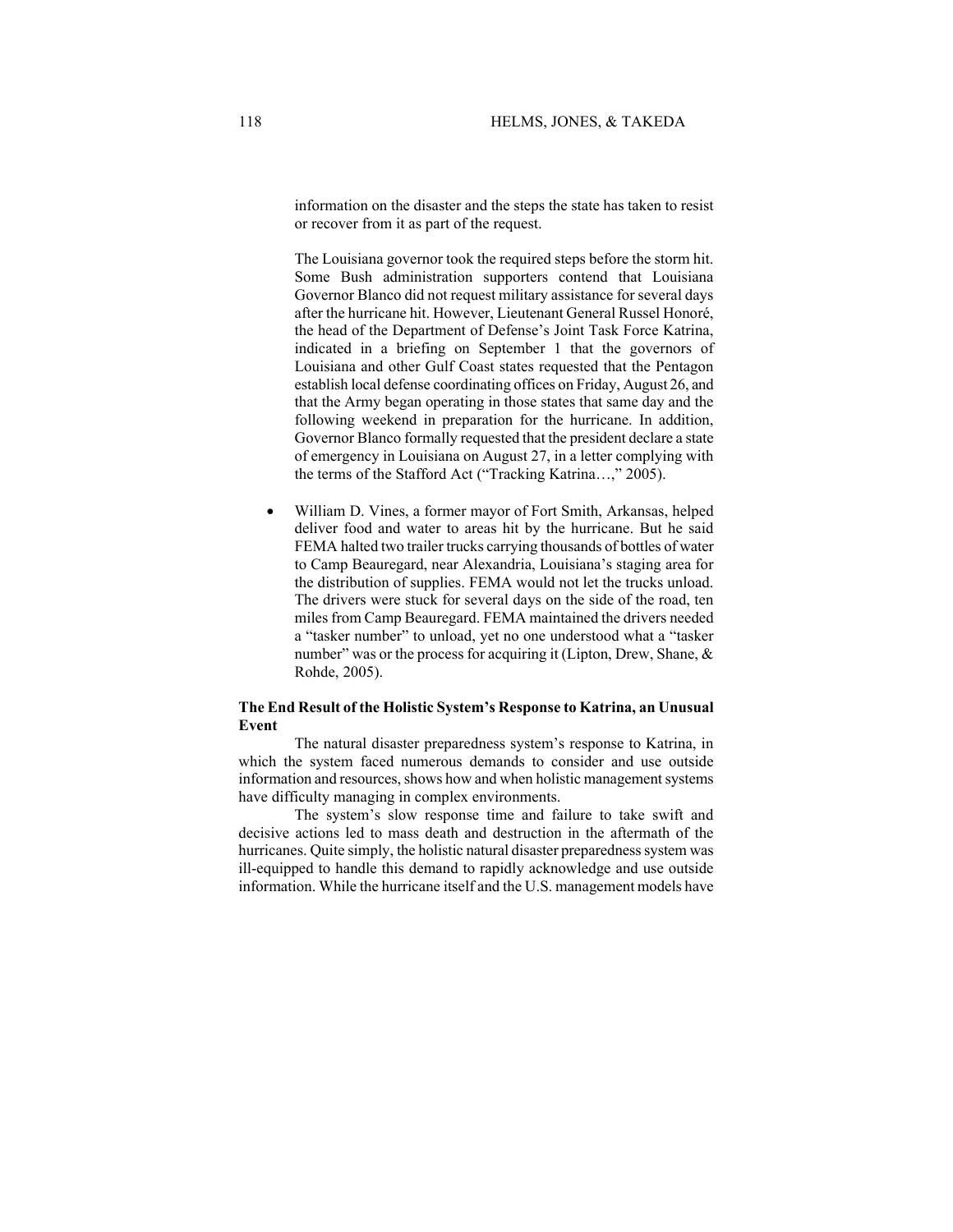been emphasized, the theory behind the failure can be generalized to predict and explain how holistic management models produce inadequate and/or inappropriate responses in such situations.

# **Lessons from Kobe and Katrina**

The efficient management of diversity is imperative if an organization or system is to operate effectively in the global business environment. An ideal model of emergency response management may be unattainable. The holistic management model's application to Kobe and Katrina revealed that aspects of the holistic model hindered the system's ability to produce rapid change and adaptation. While in theory, a total approach to issues of uncertainty may logically make sense, if people assume they have prepared for all possible contingencies, then nothing will be left to chance. The danger in this thinking lies in the belief that there is a way to consider and prepare for all possible contingencies. As the natural disasters in Japan and the United States have shown, the misguided belief that the system can and will manage anything can lead to disastrous results.

While we can plan for various contingencies, we cannot believe the system is infallible. This requires education, training, and allowing individual responders to act in ways they believe are appropriate given the context and situation they are faced. The lesson is that we need to free our reliance on the system in a way that allows people individual decision-making and actiontaking that result in effective responses.

# **Table 1: Disaster Relief Organizations**

See http://www.disastercenter.com/agnecy.htm for a complete description of each organization.

| Action by Churches Together | National Organization for Victim |
|-----------------------------|----------------------------------|
|                             | Assistance                       |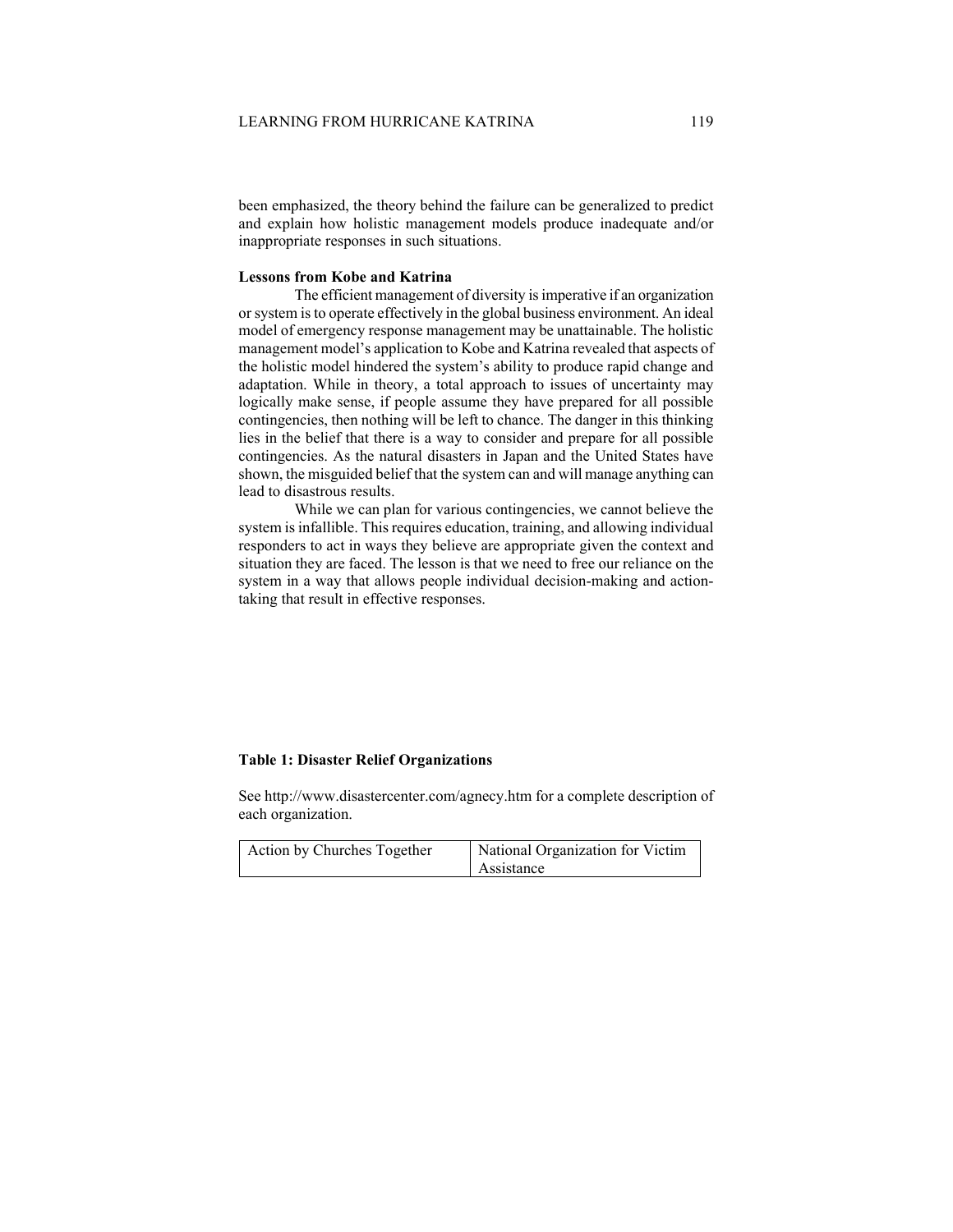| <b>ACTION AID</b>                   | Nazarene Disaster Response                 |
|-------------------------------------|--------------------------------------------|
| <b>Adventist Community Services</b> | Northwest Medical Teams<br>International   |
| African Medical & Research          | Nippon Volunteer Network                   |
| Foundation                          |                                            |
| AmeriCares                          | One World Organization                     |
| American Rescue Team                | Oxfam                                      |
| International                       |                                            |
| Amnesty International               | <b>PAHO</b>                                |
| <b>AMURT</b>                        | PeaceNet                                   |
| American Radio Relay League,        | Phoenix Society for Burn                   |
| Inc.                                | Survivors                                  |
| Australian Aid                      | Points of Light Foundation                 |
| <b>Baptist World Aid</b>            | Presbyterian Disaster Assistance           |
| <b>CAFOD</b>                        | Project HOPE                               |
| CARE                                | <b>REACT</b> International                 |
| Carter Center at Emory              | Red Cross/Red Crescent                     |
| University                          |                                            |
| Catholic Charities USA              | <b>Red Cross</b>                           |
|                                     |                                            |
| Children's Aid Direct               | ReliefWeb                                  |
| Christian Aid                       | Salvation Army                             |
| Christian Children's Fund           | Save the Children Alliance                 |
| Church World Service                | <b>Second Harvest</b>                      |
| <b>Christian Disaster Response</b>  | Seventh Day Adventist                      |
| International                       |                                            |
| Christian Reformed World Relief     | Society of St. Vincent de Paul             |
| Community                           |                                            |
| Church of the Brethren Disaster     | Southern Baptist Disaster Relief           |
| Response                            |                                            |
| ConflictNet                         | Samaritan's Purse                          |
| Episcopal Relief & Development      | <b>Swiss Disaster Relief Unit</b>          |
| European Community Human.           | Tear Fund                                  |
| Office                              |                                            |
| Feed the Children USA               | Trocaire                                   |
| <b>FEMA</b>                         | <b>UJA Federations Of North</b><br>America |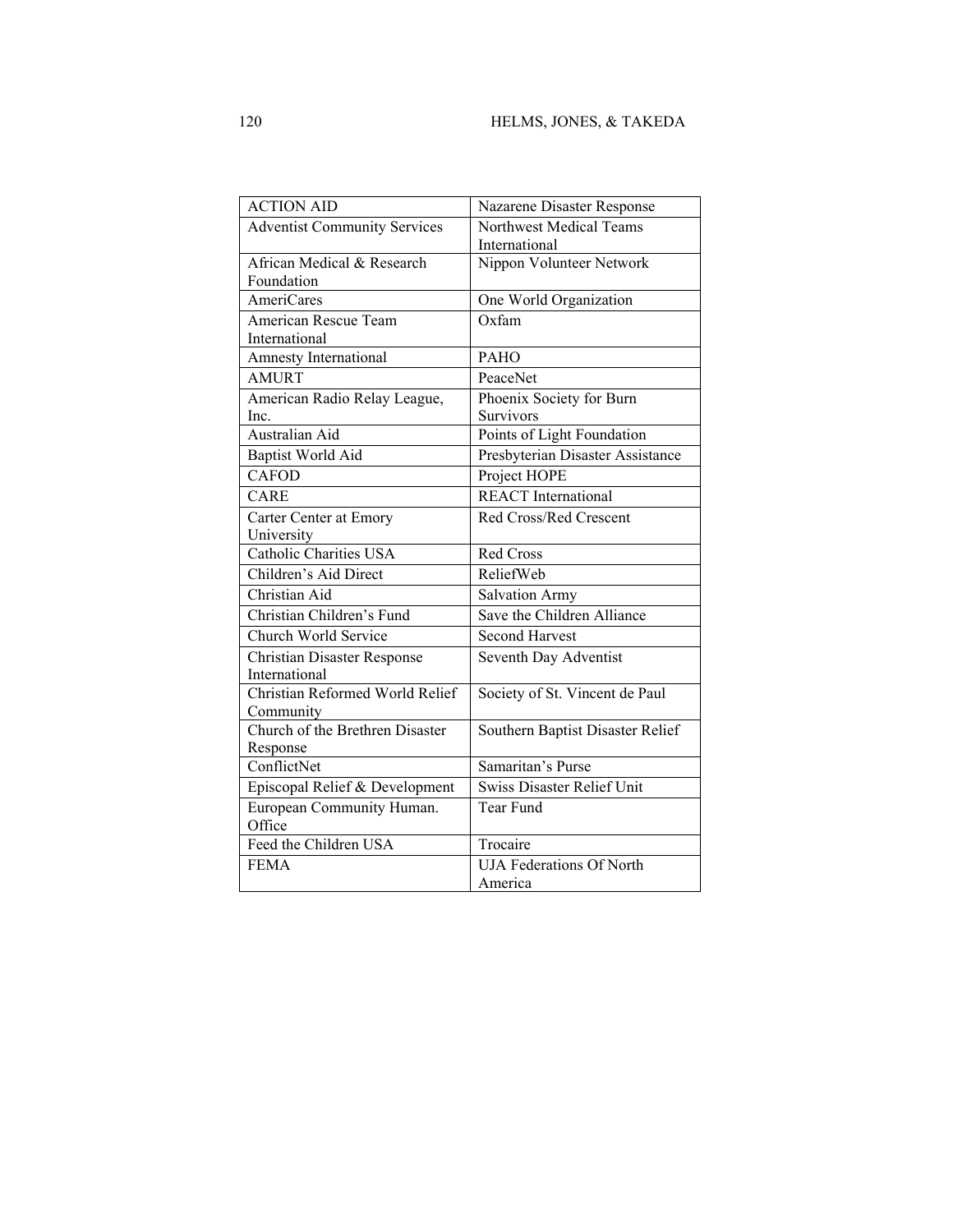| Foundation Hirondelle                  | UN Development Programme   |
|----------------------------------------|----------------------------|
| Food for the Hungry                    | UN Food & Agriculture      |
|                                        | Organization               |
| Food for the Poor                      | UN Refworld                |
| HelpAge International                  | <b>UN Reliefweb</b>        |
| Friends-Quaker Organizations           | <b>UNHC Refugees</b>       |
| Human Rights Organizations             | <b>UNICEF</b>              |
| InterAction                            | UN World Food Programme    |
| International Association of           | United Methodist-Relief    |
| Jewish Vocational Services             |                            |
| <b>International Rescue Community</b>  | <b>US Small Businesses</b> |
|                                        | Administration             |
| International Orthodox Christian       | <b>US Service Command</b>  |
| Charities                              |                            |
| <b>International Relief Friendship</b> | <b>USAID</b>               |
| Foundation                             |                            |
| Japanese Red Cross Society             | Volunteers in Technical    |
|                                        | Assistance                 |
| MAP International Relief and           | Volunteers of America      |
| Development                            |                            |
| Lutheran Disaster Response             | World Food Programme       |
| <b>Mennonite Disaster Service</b>      | World Health Organization  |
| National Emergency Response            | World Relief               |
| Team                                   |                            |
| National Voluntary Organizations       | World Vision               |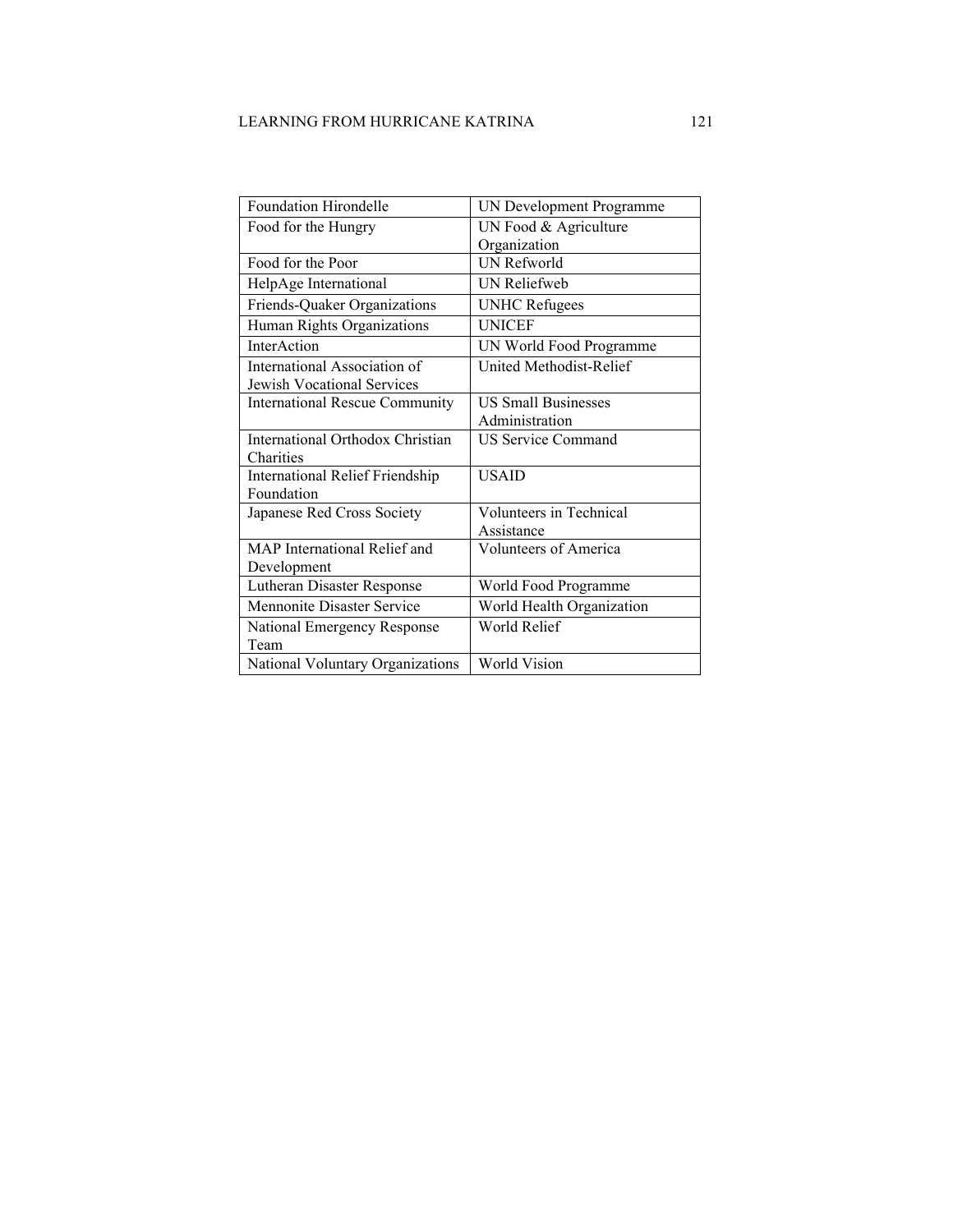## **References**

Arenda, B., "Brown Pushed From Last Job: Horse Group: FEMA Chief Had to Be 'Asked to Resign,'" *Boston Herald*, September 3, 2005 (http://business. bostonherald.com/businessNews/view.bg?articleid=100857&format=tet).

"Australians Refused Access," *ABC News Online*, September 3, 2005 (http://www.abcnews.com).

Cyert, R. and March, J.G., *A Behavioral Theory of the Firm* (Englewood Cliffs, NJ: Prentice Hall, 1963).

"Daley 'Shocked' at federal snub of offers to help," *Chicago Tribune*, September 2, 2005 (http://www.chicagotribune. com).

Davis, M., "FEMA Knew of New Orleans Danger," *BBC News*, October 11, 2005 (http://www.bbcnews.com).

"First Responders Urged Not to Respond to Hurricane Impact Areas Unless Dispatched by State, Local Authorities," August 29, 2005 (http://www.fema. gov/news/newsrelease.fema?id=18470).

Gaouette, N., Miller, A.C., Mazzetti, M., Mcmanus, D., Meyer, J., and Sack, K., "Put to Katrina's Test: After 9/11, A master plan for disasters was drawn. It didn't weather the storm," *Los Angeles Times*, September 11, 2005.

Guinn, P., *Hurricane Katrina: Analysis of the Impact on the Insurance Industry* (New York: Towers Perrin, 2005).

Hsu, S., "Chertoff Vows to 'Re-Engineer' Preparedness: Secretary Recognizes Flaws in Hurricane Response but Defends Department," *Washington Post*, October 20, 2005, p. A02.

Krakow, G., "Want to file for aid online? Better run Windows, FEMA site requires assistance seekers to use Internet Explorer 6," September 6, 2005 (http://www.msnbc.com).

Landay, J. S.; Young, A.; and Mccaffrey, S., "Chertoff Delayed Federal Response, Memo Shows," *Knight Ridder Newspapers*, September 13, 2005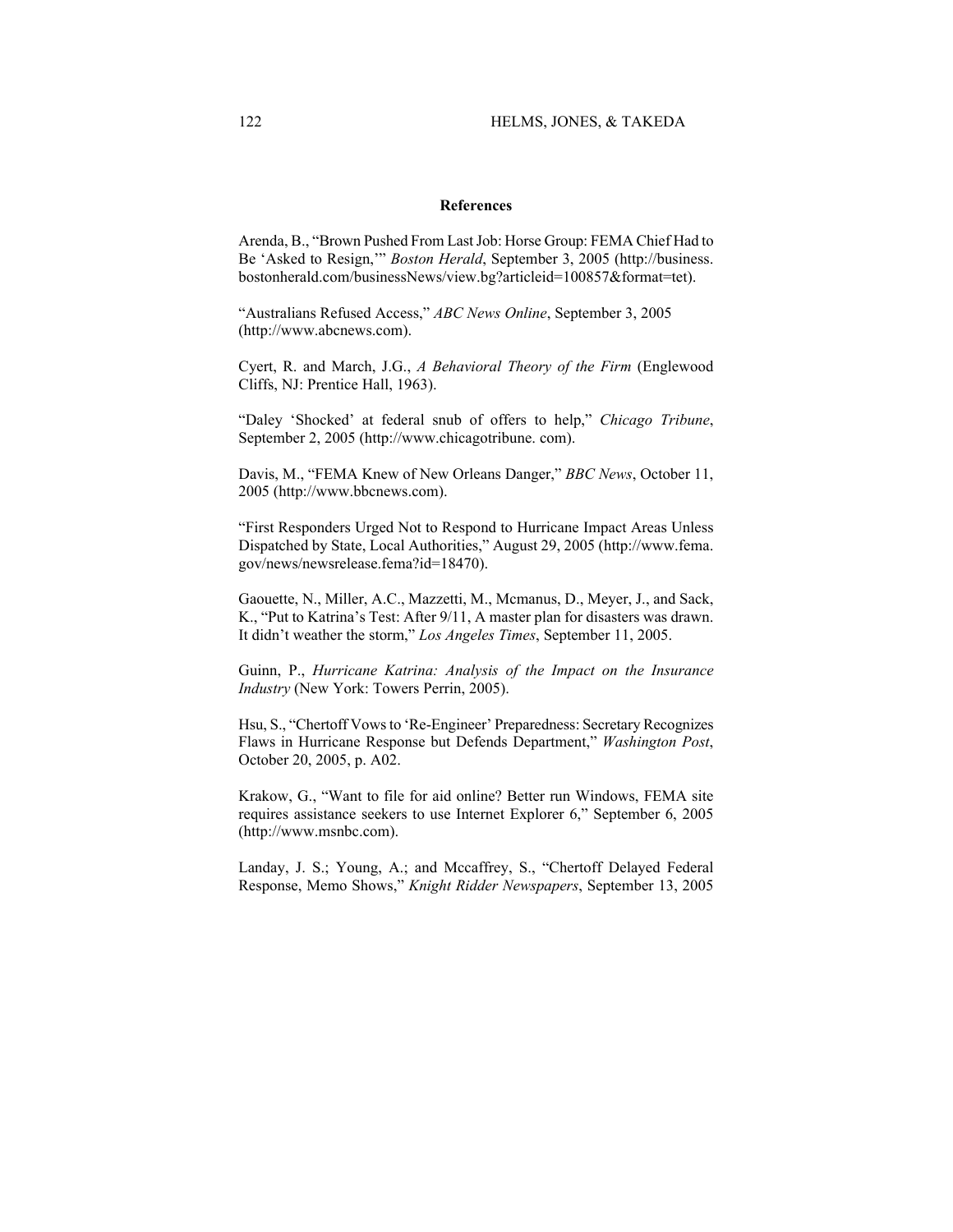(http://www.knightridder.com).

"Landrieu Implores President to 'Relieve Unmitigated Suffering;' End FEMA's 'Abject Failures,'" Website Of Senator Mary L. Landrieu, September 3, 2005 (http://Landrieu.Senate.Gov/Releases/05/2005903 e12.Html).

Lindsay, Robert, "Katrina Death Toll Inches Up to 1,383," RobertLindsay.Blogspot, December 12, 2005 (http://robertlindsay.blog spot.com/2005/12/katrina-death-toll-inches-up-to-1383.html).

Lipton, E., Drew, C., Shane, S., and Rohde, D., "Storm And Crisis: Government Assistance; Breakdowns Marked Path From Hurricane To Anarchy," *Washington Post*, September 11, 2005, p. A1.

Lipton, E., Drew, C.; Shane, S.; and Rohde, D., "Storm and Crisis: Recovery; In Reviving New Orleans, A Challenge Of Many Tiers," *New York Times*, September 12, 2005, p. A13 (http://select.nytimes.com/gst/abstract.html ?res=F30D15FB3B550C718DDDA00894DD404482).

MacCash, D. and O'Byrne, J., "More From the *Times-Picayune*," *Times-Picayune*, August 30, 2005.

Maccash, D. and O'Bryne, J., "After The Mighty Storm Came The Rising Water," *Times-Picayune*, August 30, 2005.

Marshall, J., "Talking Points Memo," September 11–17, 2005 [\(http://www.talkingpointsmemo.com/archives/week\\_2005\\_09\\_18.php\)](http://www.talkingpointsmemo.com/archives/week_2005_09_18.php).

Moran, K. And Lezon, D., "Devastating Storm Leaves Dozens Dead," *Houston Chronicle*, August 30, 2005.

Rosetta, L., "Frustrated: Fire Crews to Hand Out Fliers for FEMA," *The Salt Lake Tribune*, September 12, 2005 (http://www.saltlaketribune.com).

"Securing America," *The Daily Kos*, September 3, 2005. (http://www.dailykos.com).

Scott, W. R., *Organizations: Rational, Natural and Open Systems*. 3rd ed. (Englewood Cliffs, NJ: Prentice Hall, 1992).